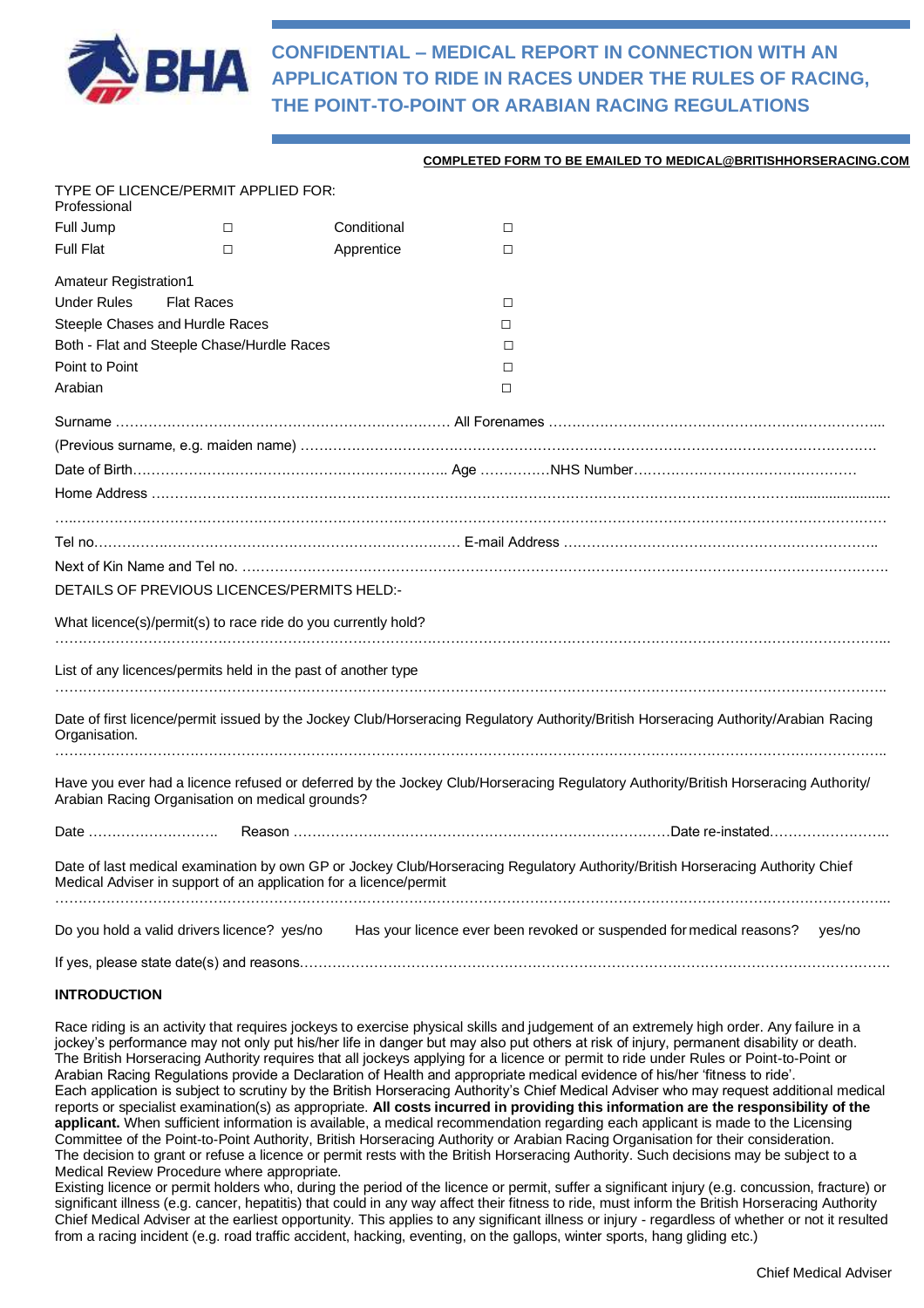## STATEMENT ON CONCUSSION

Concussion is a minor traumatic brain injury. In the short term concussion reduces performance and there is some evidence that repeated concussions may lead to long term impairment of brain function. Horse racing currently has one of the highest rates of concussion in sport.

If you believe you or a colleague may be concussed from a fall on the gallops or on a racecourse you should seek medical advice. It is important that you do not return to race riding while you are still recovering from concussion and it is suggested you undergo rehabilitation with a suitably trained Physiotherapist.

If you suspect that you have suffered a concussion please contact the BHA Medical Department for advice on how best to manage it. A concussion regardless of where it is sustained is a reportable injury under the Rules of Racing. (Rider Manual (D) Part 2, 13)

Current helmets do not prevent concussion. However if you have suffered a concussion you should replace your helmet as its strength will have been impaired and for concussions diagnosed on the racecourse the BHA through the Helmet Bounty Scheme will help pay for a replacement.

To return to race riding after a concussion the BHA will arrange for you to undergo post-concussion testing and see a Neurologist.

I acknowledge that I understand the potential risk that I am exposing myself to by participating in race riding.

(Name)………………………………………… (Signature)………………………………………

(If under 18, this must be signed by a parent or guardian)

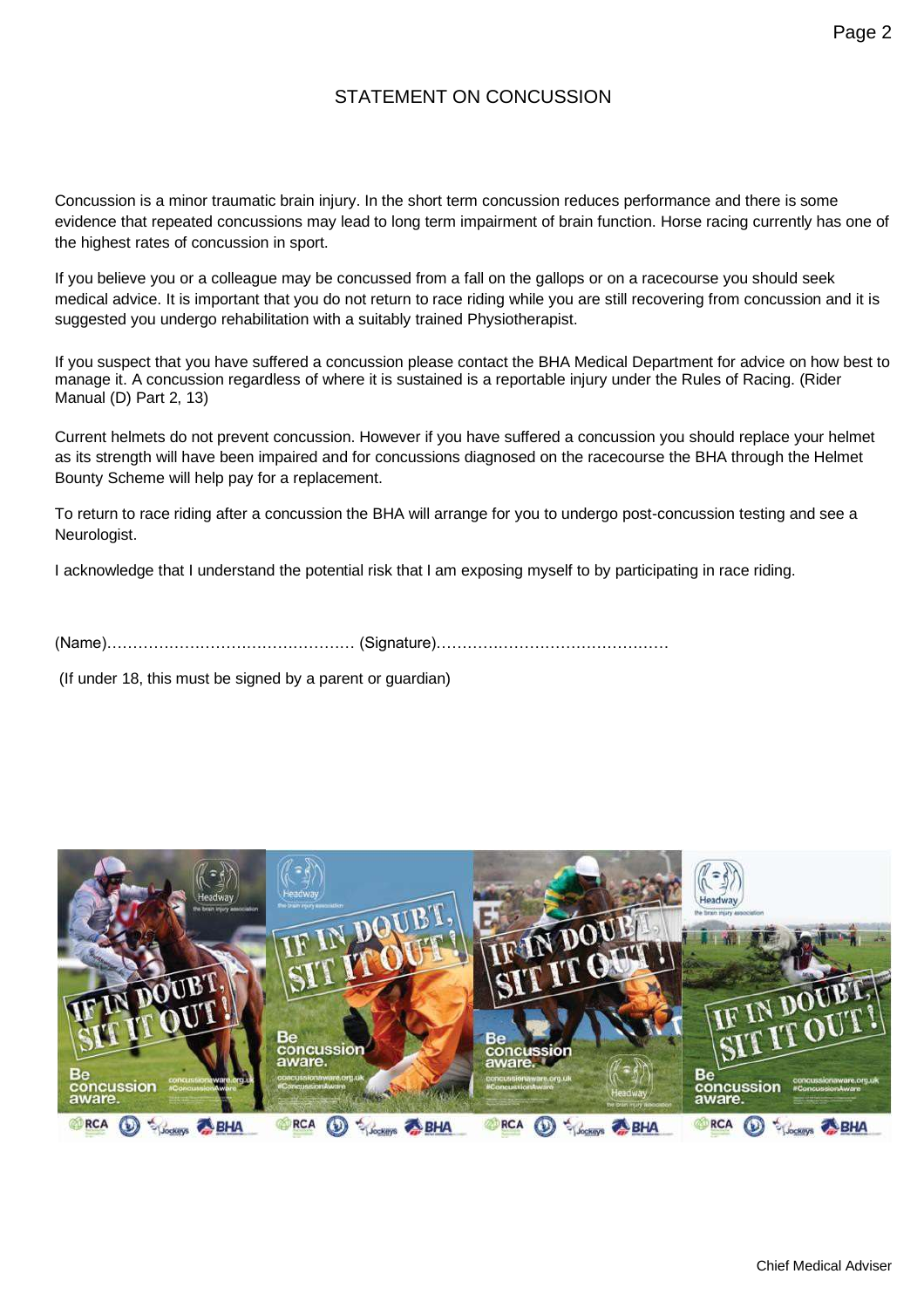## THIS FORM MUST BE COMPLETED BY A GP WITH ACCESS TO THE APPLICANTS COMPLETE MEDICAL RECORDS

MEDICAL HISTORY

| 1.                                  | How long have you been the applicant's registered GP?                                                             |          |         |                                                                                                                         |  |  |
|-------------------------------------|-------------------------------------------------------------------------------------------------------------------|----------|---------|-------------------------------------------------------------------------------------------------------------------------|--|--|
|                                     |                                                                                                                   |          |         |                                                                                                                         |  |  |
| 2.                                  | From what date do you hold records for this applicant?                                                            |          |         |                                                                                                                         |  |  |
| 3.                                  | Pressure, Lipid Disorders etc.)                                                                                   |          |         | Family History - is there any family history of disease or illness? (e.g. Diabetes, Cardio-Vascular Disease, High Blood |  |  |
| 4.                                  | Social History<br>Does the applicant smoke? yes/no                                                                |          |         | Daily consumption  Alcohol approx. weekly consumption (in units)                                                        |  |  |
| 5.<br>Date                          | Illness, Hospital admissions or Surgery (non-traumatic)<br>Diagnosis                                              |          | Outcome |                                                                                                                         |  |  |
|                                     |                                                                                                                   |          |         |                                                                                                                         |  |  |
| 6.<br>Date                          | Fractures. Dislocations. Subluxations and other injuries<br>Diagnosis                                             |          | Outcome |                                                                                                                         |  |  |
|                                     |                                                                                                                   |          |         |                                                                                                                         |  |  |
| 7.<br>Date                          | <b>Concussive Episodes</b><br>How this occurred (riding/RTA etc)                                                  |          |         | How long off?                                                                                                           |  |  |
|                                     |                                                                                                                   |          |         |                                                                                                                         |  |  |
|                                     | Other Investigations - MRI, EEG, XRAYS etc. (not mentioned above)<br>Investigation                                |          | Outcome |                                                                                                                         |  |  |
|                                     |                                                                                                                   |          |         |                                                                                                                         |  |  |
|                                     | Has the applicant ever suffered from: -                                                                           | Yes<br>□ | No      | Details                                                                                                                 |  |  |
|                                     | <b>Mental Health issues</b><br><b>Fits or Convulsions</b>                                                         | □        | □<br>□  |                                                                                                                         |  |  |
|                                     | Giddiness, Blackouts or Fainting episodes                                                                         | □        | □       |                                                                                                                         |  |  |
|                                     | Cardiovascular Disease (incl. High BP)                                                                            | $\Box$   | $\Box$  |                                                                                                                         |  |  |
|                                     |                                                                                                                   | □        | $\Box$  |                                                                                                                         |  |  |
|                                     | <b>Visual Disturbances</b>                                                                                        | $\Box$   | □       |                                                                                                                         |  |  |
|                                     | Asthma or Respiratory Disease                                                                                     | $\Box$   | $\Box$  |                                                                                                                         |  |  |
|                                     | Endocrine Disorders (thyroid, diabetes etc)                                                                       | $\Box$   | □       |                                                                                                                         |  |  |
|                                     | Musculo-Skeletal Disorders                                                                                        | $\Box$   | □       |                                                                                                                         |  |  |
| 8.<br>Date<br>9.<br>Deafness<br>10. | Is the applicant currently on any medication? yes/no                                                              |          |         |                                                                                                                         |  |  |
| 11.                                 | List all medications prescribed in the last 12 months for more than 14 days (excluding contraceptive medication). |          |         |                                                                                                                         |  |  |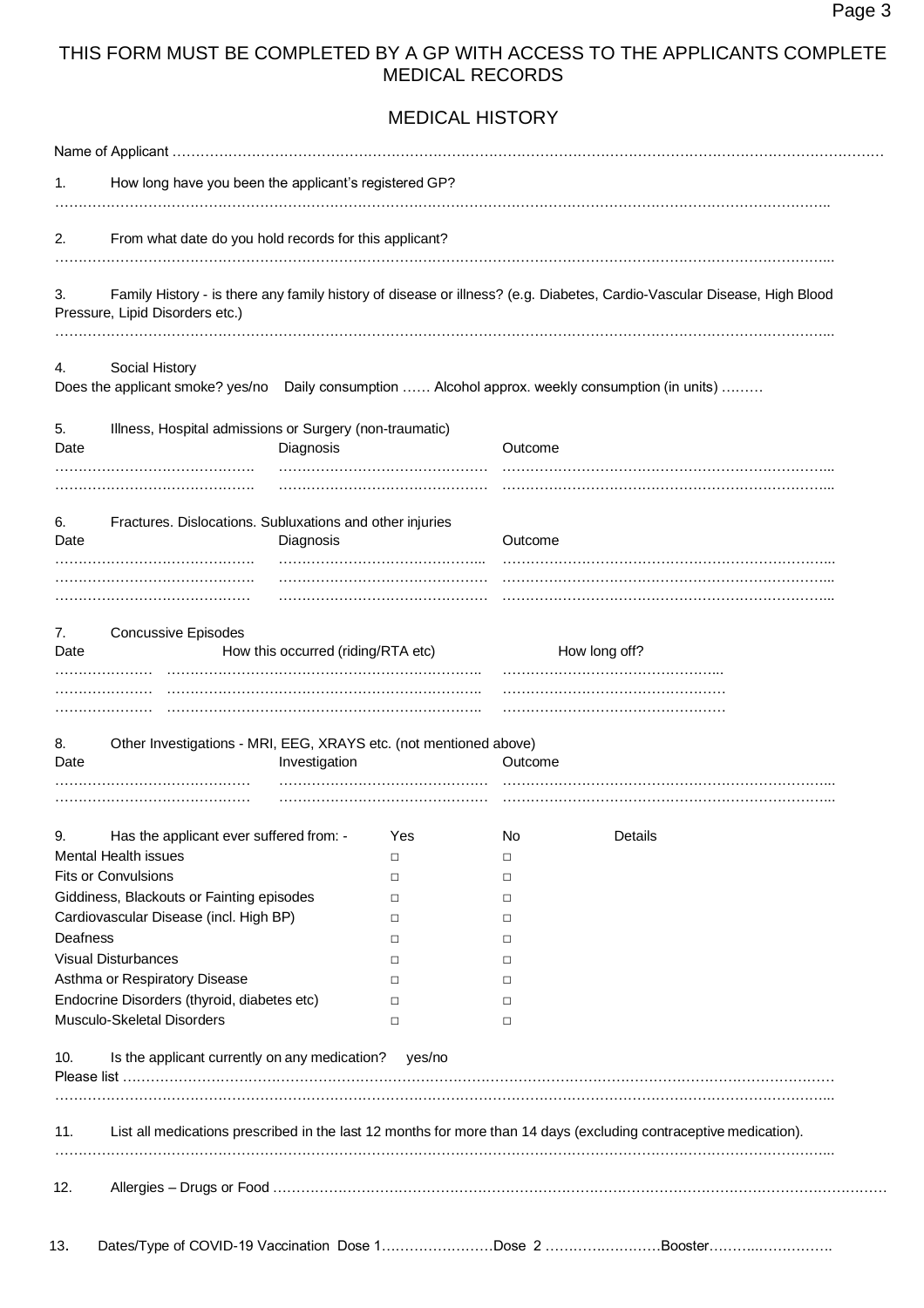## MEDICAL EXAMINATION

|                                                                          | Visual Acuity (must be measured in EVERY case)                                                            |             |                 |           |
|--------------------------------------------------------------------------|-----------------------------------------------------------------------------------------------------------|-------------|-----------------|-----------|
|                                                                          |                                                                                                           | Uncorrected |                 | Corrected |
| <b>Right Eye</b>                                                         |                                                                                                           |             |                 |           |
| Left Eye                                                                 |                                                                                                           |             |                 |           |
|                                                                          | N. B. only soft contact lenses are permitted when race riding                                             |             |                 |           |
| Heart sounds<br>Peripheral pulses                                        | <b>CARDIO VASCULAR SYSTEM</b>                                                                             |             | Normal/Abnormal |           |
| <b>RESPIRATORY SYSTEM</b><br>Thoracic cage<br>Air entry                  | Peak flowPredicted peak flow                                                                              |             | Normal/Abnormal |           |
| Or<br>Attach spirometry print out                                        |                                                                                                           |             |                 |           |
| <b>ABDOMEN</b><br>Palpation<br>Herniae<br>Other abnormalities            |                                                                                                           |             | Normal/Abnormal |           |
| Co-ordination<br>Speech and hearing                                      | CENTRAL NERVOUS SYSTEM<br>Pupils - size, equality and reaction<br>Reflexes - elbow, wrist, knee and ankle |             | Normal/Abnormal |           |
| Shoulders and upper limbs<br>Grip<br>Spine, Hips and lower limbs<br>Gait | MUSCULO-SKELETAL SYSTEM<br>Configuration, mobility and strength                                           |             | Normal/Abnormal |           |

| <b>URINALYSIS</b><br>(if abnormal, please repeat dipstick after 2 days) |                | Q-Risk 2-2017 score%                                                                                           |
|-------------------------------------------------------------------------|----------------|----------------------------------------------------------------------------------------------------------------|
| Protein                                                                 | Absent/Present | Note : $-$<br>-riders aged 25-55 use Q-risk estimated or measured lipids                                       |
| <b>Blood</b>                                                            | Absent/Present | -riders aged 55+ require lipids to be measured<br>Scores 20% or greater should be referred for further cardiac |
| Glucose                                                                 | Absent/Present | assessment.                                                                                                    |

### **Examining doctor's opinion regarding the applicant's fitness to ride in races (Please See Overleaf)**

# **FIT/UNFIT**

Name of examining doctor …………………………………Signed …………………………Dated

Address …………………………………………………………………………………………………………………………………………………...

……………………………………………………………………………………………………………………………………………………………...

Contact Tel No ……………………………………………………………. Fax No ……………………………………………………………….

### **PLEASE GIVE A COPY OF THIS FORM TO THE APPLICANT FOR THEIR RECORDS PLEASE DECLINE TO CARRY OUT THE MEDICAL EXAMINATION IF YOU DO NOT HAVE ACCESS TO THE APPLICANT'S FULL MEDICAL RECORDS UNLESS PREVIOUSLY DISCUSSED WITH THE BHA MEDICAL DEPARTMENT.**

### **OFFICE USE ONLY**

| Approved | Date | Comments |
|----------|------|----------|
|          |      |          |
|          |      |          |
|          |      |          |
|          |      |          |